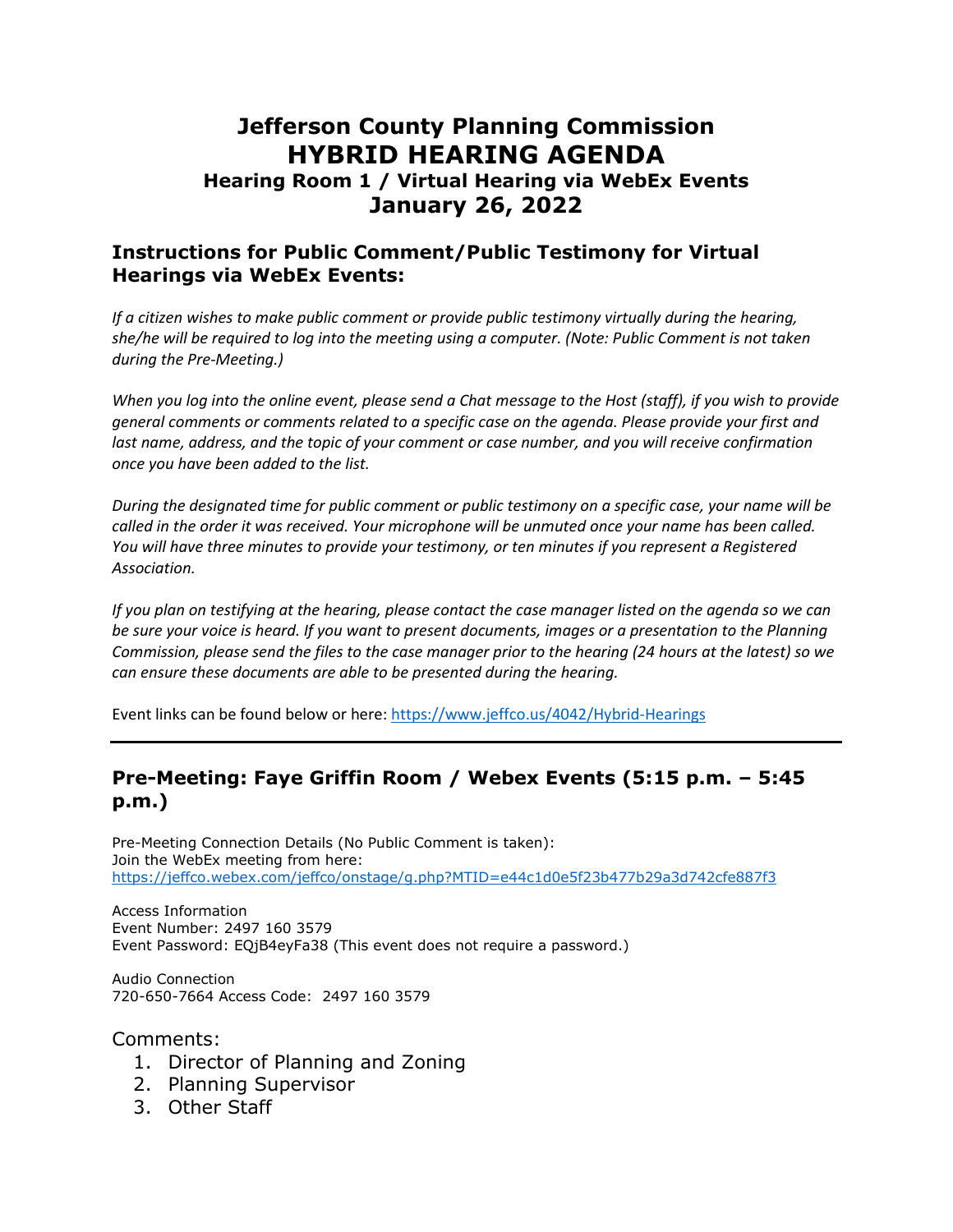- 4. Legal Counsel
- 5. Administrative Assistant
- 6. Planning Commission

Overview of Public Hearing (case review)

## **Hearing: Hearing Room 1 / Webex Events (Approximately 6:15 p.m.)**

PC Hearing Connection Details: Join the WebEx meeting from here: <https://jeffco.webex.com/jeffco/onstage/g.php?MTID=e0eb3f921c0174a1cdf284a9da88a8e2f>

Access Information Event Number: 2483 074 0344 Event Password: qYbrPfBf538 (This event does not require a password.)

Audio Connection 720-650-7664 Access Code: 2483 074 0344

- 1. **Call to Order**
- 2. **Pledge of Allegiance**

#### 3. **Discussion of Virtual Meeting Procedures**

#### 4. **Citizen Comments**

A short period for members of the public to appear without being scheduled ahead of time to make comments on planning matters not before the Commission at this time.

5. **Approval of minutes** *– January 12, 2022*

# **Agenda Items:**

# **Consent Agenda**

| 21-131497RZ              | Rezoning                                                                                                                                                                                                    |
|--------------------------|-------------------------------------------------------------------------------------------------------------------------------------------------------------------------------------------------------------|
| <b>Case Name:</b>        | 5254 Solar Green Official Development Plan                                                                                                                                                                  |
| <b>Owner:</b>            | 5254 Properties LLC, a Colorado Limited Liability<br>Company                                                                                                                                                |
| Location:                | 14395 West 52nd Avenue and AIN 39-182-07-002<br>Section 18, Township 3 South, Range 69 West                                                                                                                 |
| <b>Approximate Area:</b> | 6.13 Acres                                                                                                                                                                                                  |
| <b>Purpose:</b>          | To rezone from Suburban Residential - One<br>(SR-1) and Planned Development (PD) to a PD<br>which follows the Restricted Residential<br>Quarter Acre (RR-1/4) and allows a maximum<br>of 15 dwelling units. |
| <b>Case Manager:</b>     | <b>Nick Nelson</b>                                                                                                                                                                                          |